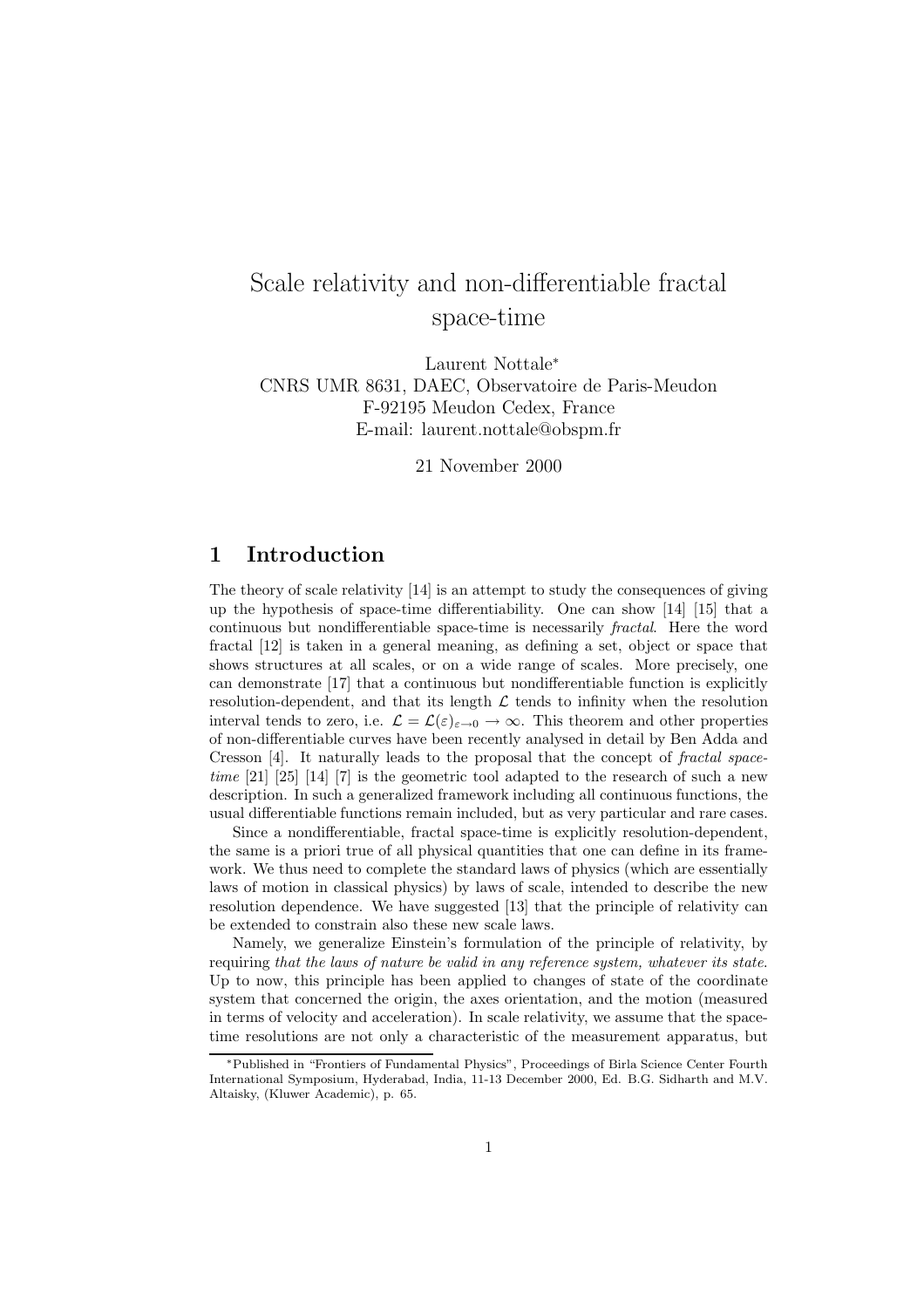acquire a universal status. They are considered as essential variables, inherent to the physical description. We define them as characterizing the "state of scale" of the reference system, in the same way as the velocity characterizes its state of motion. The principle of scale relativity consists of applying the principle of relativity to such a scale-state. Then we set a principle of *scale-covariance*, requiring that the equations of physics keep their form under resolution transformations.

In the present paper, we shall review various levels of development of the theory, then consider some of its consequences in the domains of elementary particles, cosmology and gravitational structure formation.

### 2 Galilean scale relativity

#### 2.1 Standard fractal laws

As we shall first see, simple fractal scale-invariant laws can be identified with a "Galilean" version of scale-relativistic laws. Indeed, let us consider a non-differentiable coordinate  $\mathcal{L}$ . Our basic theorem that links non-differentiability to fractality implies that L is an explicit function  $\mathcal{L}(\varepsilon)$  of the resolution interval  $\varepsilon$ . As a first step, one can assume that  $\mathcal{L}(\varepsilon)$  satisfies the simplest possible scale differential equation one may write, namely, the first order equation:

$$
\frac{d\ln\mathcal{L}}{d\ln(\lambda/\varepsilon)} = \delta,\tag{1}
$$

where  $\delta$  is a constant. The solution is a fractal, power-law dependence:

$$
\mathcal{L} = \mathcal{L}_0(\lambda/\varepsilon)^{\delta},\tag{2}
$$

where  $\delta$  is the scale dimension, i.e.,  $\delta = D - D_T$ , the fractal dimension minus the topological dimension. The Galilean structure of the group of scale transformation that corresponds to this law can be verified in a straightforward manner from the fact that it transforms in a scale transformation  $\varepsilon \to \varepsilon'$  as

$$
\ln \frac{\mathcal{L}(\varepsilon')}{\mathcal{L}_0} = \ln \frac{\mathcal{L}(\varepsilon)}{\mathcal{L}_0} + \delta(\varepsilon) \ln \frac{\varepsilon}{\varepsilon'} \quad ; \quad \delta(\varepsilon') = \delta(\varepsilon). \tag{3}
$$

This transformation has exactly the structure of the Galileo group, as confirmed by the law of composition of dilations  $\varepsilon \to \varepsilon' \to \varepsilon''$ , which writes  $\ln \rho'' = \ln \rho + \ln \rho'$ , with  $\rho = \varepsilon'/\varepsilon$ ,  $\rho' = \varepsilon''/\varepsilon'$  and  $\rho'' = \varepsilon''/\varepsilon$ .

### 2.2 Breaking of the scale symmetry

More generally, one can write a first order equation where the scale variation of  $\mathcal{L}$ depends on  $\mathcal L$  only,  $d\mathcal L/d\ln \varepsilon = \beta(\mathcal L)$ . The function  $\beta(\mathcal L)$  is a priori unknown but, always taking the simplest case, we may consider a perturbative approach and take its Taylor expansion. We obtain the equation:

$$
\frac{d\mathcal{L}}{d\ln \varepsilon} = a + b\mathcal{L} + \dots \tag{4}
$$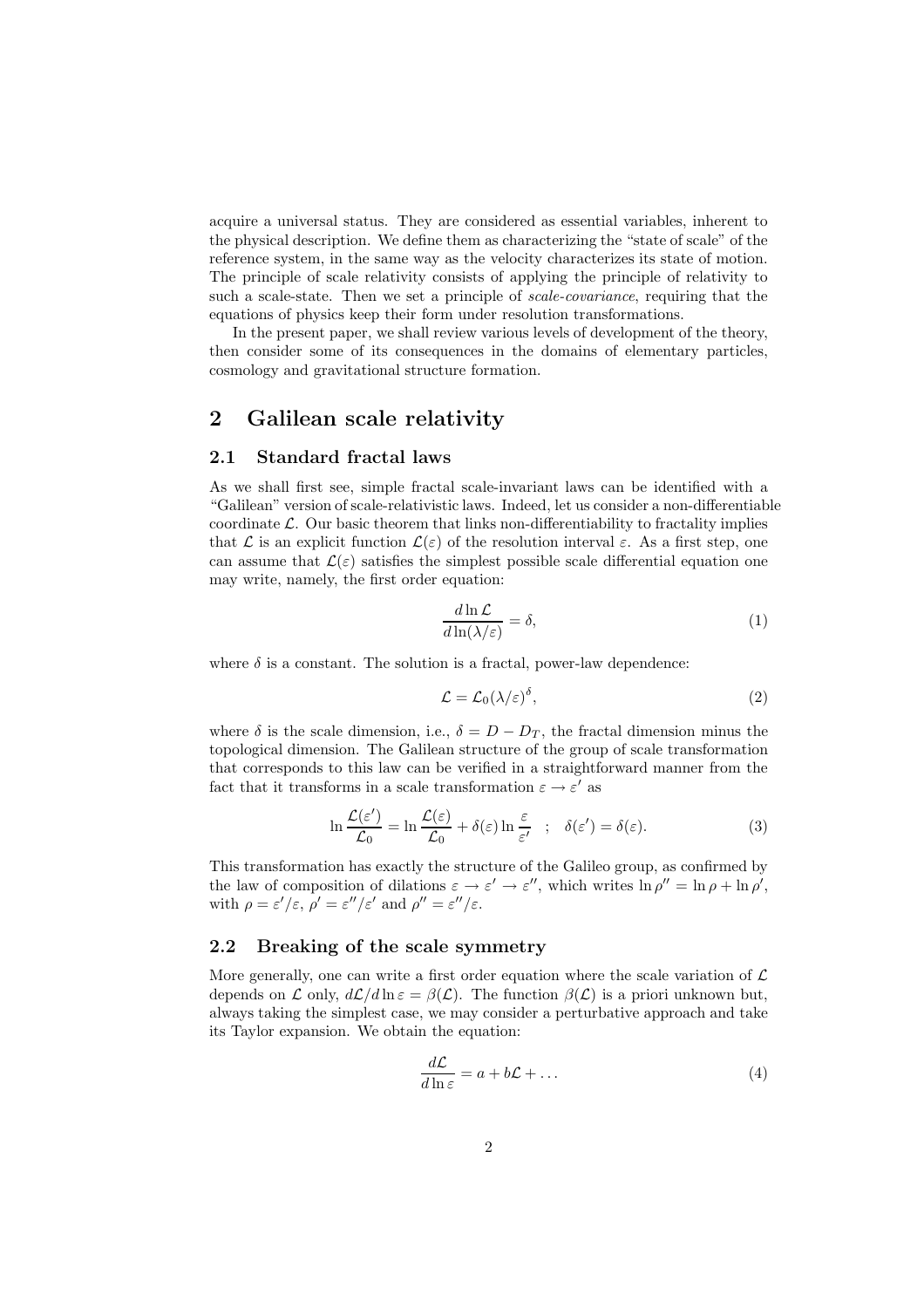This equation is solved in terms of a standard power law of power  $\delta = -b$ , broken at some relative scale  $\lambda$  (which is a constant of integration):

$$
\mathcal{L} = \mathcal{L}_0 \left[ 1 + \left( \frac{\lambda}{\varepsilon} \right)^{\delta} \right]. \tag{5}
$$

Depending on the sign of  $\delta$ , this solution represents either a small-scale fractal behavior (in which the scale variable is a resolution), broken at larger scales, or a large-scale fractal behavior (in which the scale variable  $\varepsilon$  would now represent a changing window for a fixed resolution  $\lambda$ ), broken at smaller scales.

#### 2.3 Euler-Lagrange scale equations

In the previous approach, we have considered as primary variables the position  $\mathcal L$ and the resolution  $\varepsilon$ . However, we are naturally led, in the scale-relativistic approach, to reverse the definition and the meaning of variables. The scale dimension  $\delta$  can be generalized in terms of an essential, fundamental variable, that would remain constant only in very particular situations (namely, in the case of scale invariance, that corresponds to "scale-freedom"). It plays for scale laws the same role as played by time in motion laws. We have proposed to call "djinn" this varying scale dimension. The new approach amounts to work in a "space-time-djinn" rather than only in space-time, thus including motion and scale behaviour in the same 5 dimensional description. The resolution can now be defined as a derived quantity in terms of the fractal coordinate and of the djinn:

$$
\bar{V} = \ln(\lambda/\varepsilon) = \frac{d \ln \mathcal{L}}{d\delta}.
$$
\n(6)

Our identification of standard fractal behavior as Galilean scale laws can now be fully proven. We assume that, as in the case of motion laws, scale laws can be constructed from a Lagrangian approach. A scale Lagrange function  $\bar{L}(\ln \mathcal{L}, \bar{V}, \delta)$ is introduced, from which a scale-action is constructed:

$$
\bar{S} = \int_{\delta_1}^{\delta_2} \bar{L}(\ln \mathcal{L}, \bar{V}, \delta) d\delta. \tag{7}
$$

The action principle, applied on this action, yields a scale-Euler-Lagrange equation

$$
\frac{d}{d\delta} \frac{\partial \bar{L}}{\partial \bar{V}} = \frac{\partial \bar{L}}{\partial \ln \mathcal{L}}.
$$
\n(8)

The simplest possible form for the Lagrange function is the equivalent for scales of what inertia is for motion, i.e.,  $\bar{L} \propto \bar{\bar{V}}^2$  and  $\partial \bar{L}/\partial \ln \mathcal{L} = 0$  (no scale "force"). The Lagrange equation writes in this case:

$$
\frac{d\bar{V}}{d\delta} = 0 \Rightarrow \bar{V} = cst.
$$
\n(9)

The constancy of  $\bar{V} = \ln(\lambda/\varepsilon)$  means here that it is independent of the scale-time δ. Then Eq. (6) can be integrated in terms of the usual power law behavior,  $\mathcal{L} = \mathcal{L}_0(\lambda/\varepsilon)^\delta$ . This reversed viewpoint has several advantages which allow a full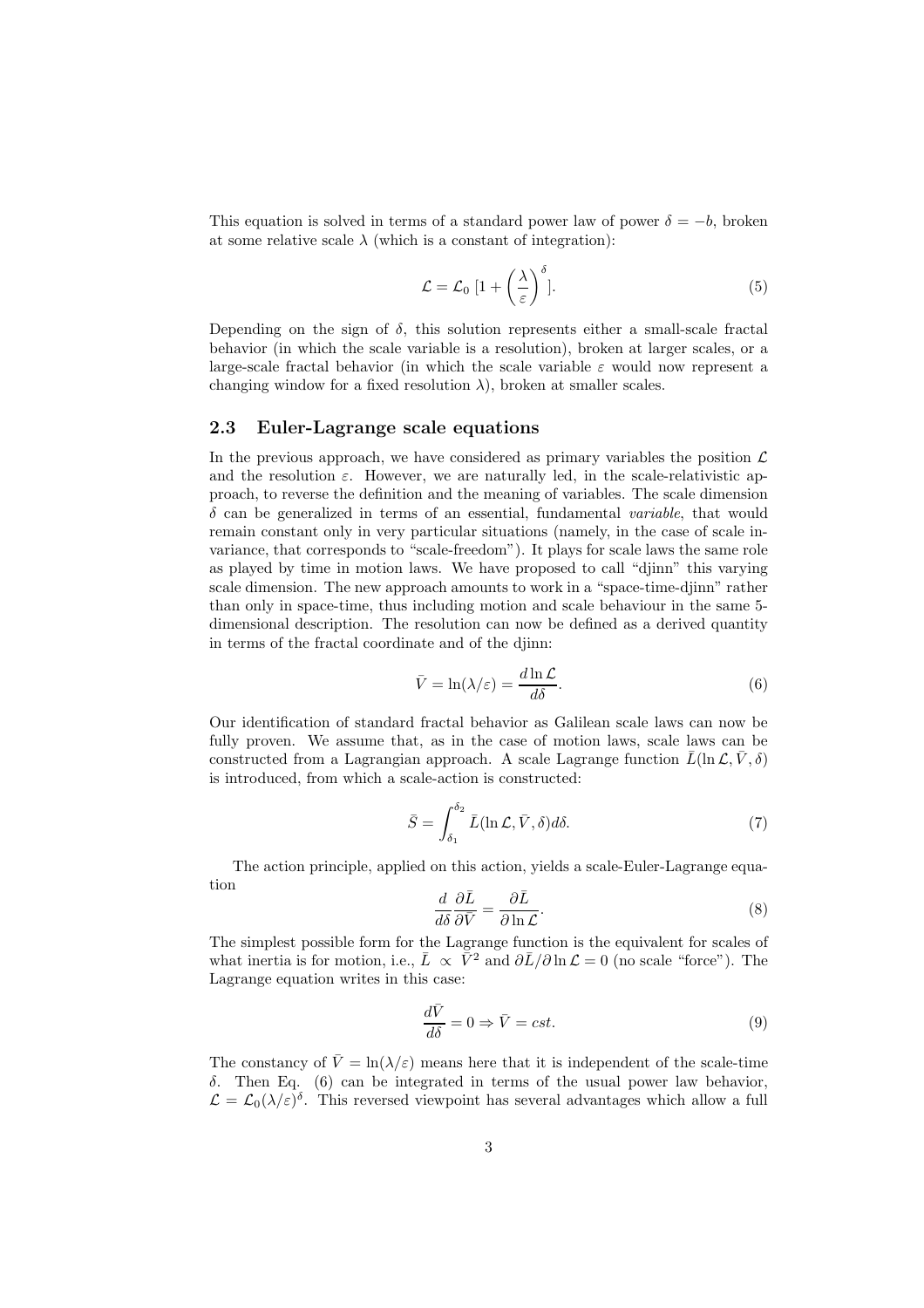implementation of the principle of scale relativity:

(i) The scale dimension takes its actual status of "scale-time", and the logarithm of resolution  $\bar{V}$  its status of "scale-velocity",  $\bar{V} = d \ln \mathcal{L}/d\delta$ .

(ii) This leaves open the possibility of generalizing our formalism to the case of four independent space-time resolutions. Indeed, from  $\mathcal{L}^{\mu}, \mu = 1, 2, 3, 4$  and  $\delta$  one can now build a 4-component resolution vector,  $\overline{V}^{\mu} = \ln(\lambda^{\mu}/\varepsilon^{\mu}) = d \ln \mathcal{L}^{\mu}/d\delta$ .

(iii) At an even more profound level, one can jump to a 5-dimensional covariant representation (the "space-time-djinn") in which the djinn  $\delta$  is given rank 0 and the four fractal space-time coordinates ranks 1 to 4. This leads to a 10 parameter rotation group in which we recover 3 rotations in space (xy, yz and zx), 3 Lorentz boosts (xt,yt and zt) and 4 resolution transformations ( $t\delta$ , $x\delta$ , $y\delta$ , $z\delta$ ). These new symetries lead to the emergence of four new conservative quantities (momenta), which we tentatively identify with the charges (see next section).

# 3 Special and generalized scale-relativity

#### 3.1 Special scale relativity

It is well known that the Galileo group of motion is only a degeneration of the more general Lorentz group. The same is true for scale laws. Indeed, if one looks for the general linear laws of scale that come under the principle of scale relativity, one finds that, once they are expressed in logarithm form, they have the structure of the Lorentz group [13]. Therefore, in special scale relativity, we have suggested to substitute to the Galilean law of composition of dilations  $\ln(\varepsilon'/\lambda) = \ln \rho + \ln(\varepsilon/\lambda)$ the more general log-Lorentzian law:

$$
\ln \frac{\varepsilon'}{\lambda} = \frac{\ln \rho + \ln(\varepsilon/\lambda)}{1 + \ln \rho \ln(\varepsilon/\lambda) / \ln^2(\lambda_P/\lambda)}.
$$
 (10)

The scale dimension (or "djinn",  $\delta$ ) becomes itself a variable. More precisely, the couple it makes with the fractal coordinate  $[\delta, \ln(L/\lambda)]$  becomes a scale vector. In the simplified case when  $\delta(\lambda) = 1$  (i.e., fractal dimension 2 at transition scale) and  $L(\lambda) = \lambda$ , it writes:

$$
\delta(\varepsilon) = \frac{1}{\sqrt{1 - \ln^2(\varepsilon/\lambda)/\ln^2(\lambda_P/\lambda)}},\tag{11}
$$

where  $\lambda$  is the fractal-nonfractal transition scale (e.g., the Compton length of a particle). In such a law, there appears a minimal (or maximal) scale of space-time resolution which is invariant under dilations and contractions, and plays the same role for scales as that played by the velocity of light for motion.

Toward the small scales, this invariant length-scale is naturally identified with the Planck scale,  $\lambda_P = (\hbar G/c^3)^{1/2}$ , that now becomes impassable and plays the physical role that was previously devoted to the zero point. The same is true in the cosmological domain, with an inversion of the scale laws: there appears a maximal, impassable scale of resolution that plays the physical role of the infinite, that we have identified with the length-scale  $\mathbb{L} = \Lambda^{-1/2}$ , where  $\Lambda$  is the cosmological constant.

Some consequences of this new interpretation of the Planck length-time-scale have been considered elsewhere [13][15], concerning in particular the unification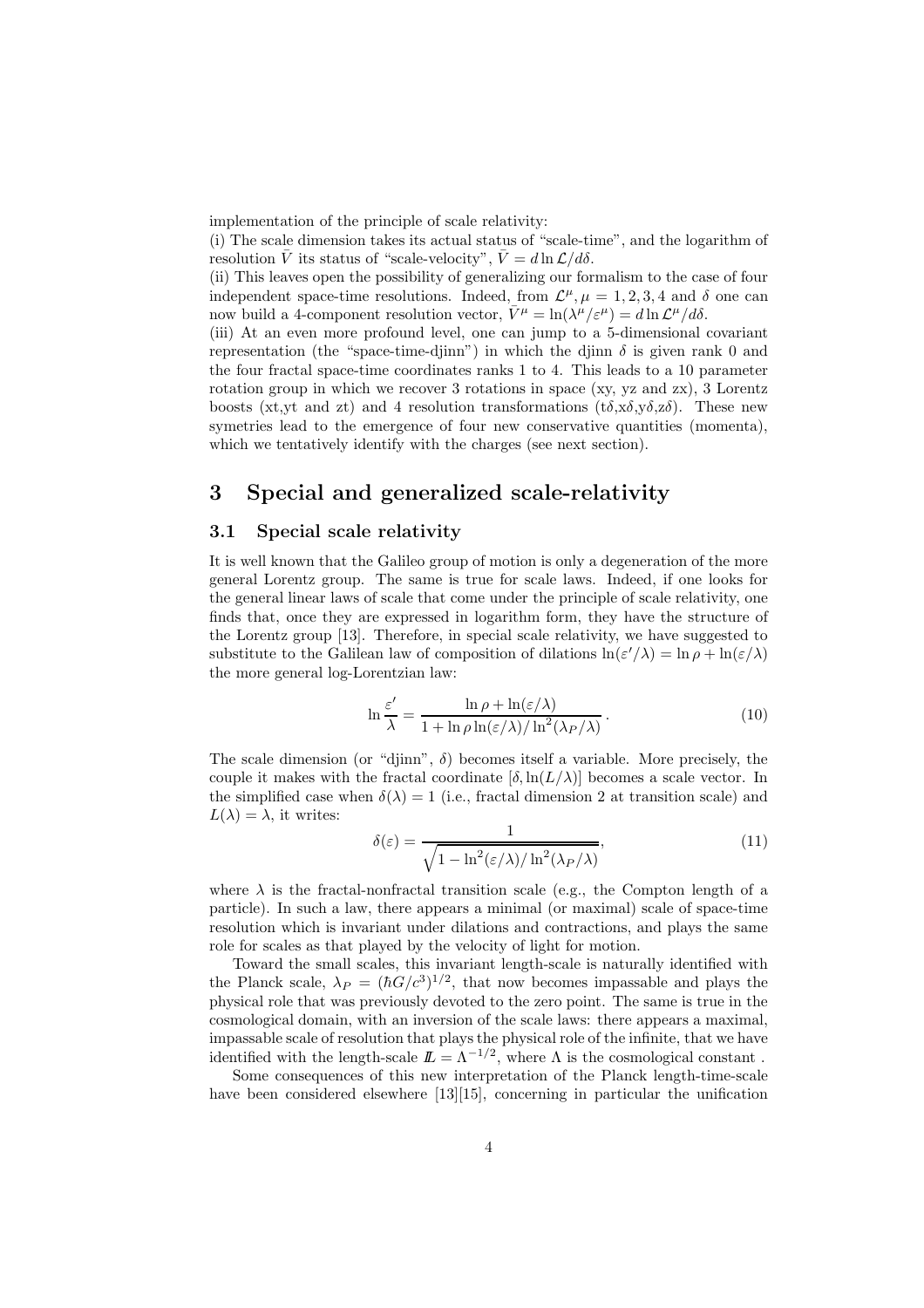of fundamental fields. Let us briefly discuss here its consequence as concerns the status of units. We already know that special motion-relativity has changed the status of space and time units. Indeed, the very existence of space-time implies to use the same units for length and time intervals. This is achieved since 1985, the unit of length being derived from the unit of time, and  $c$  fixed. Therefore, the genuine nature of velocities is adimensional pure numbers always smaller than one. A new step can be made in this direction using special scale relativity. Indeed, in its framework, every length (or time) interval is written in terms of its ratio over the Planck length (time)-scale. The Planck length and time scales thus appear as natural units of length and time intervals, whose genuine nature is found to be pure, adimensional numbers larger than one. In the end, this implies that space and time units do not really exist, since, in the same way as the limitation of 3-velocity is a pure effect of projection from 4-space-time to 3-space, the Planck limit is the simple result of projection from 5 dimensional to 4 dimensional space. More generally, if one replaces the three fundamental constants  $G, \hbar$  and c by their expressions in terms of the Planck time, length and mass in any equation of physics, all quantities appear in these equations in terms of their ratio over the corresponding Planck units, which, ultimately, vanish from physics. As a consequence, the time is certainly come to re-found our system of units, in particular concerning masses, which should be referred to the Planck mass ( $\approx 2 \times 10^{-5}$  g).

#### 3.2 Scale-motion coupling and mass-charge relations

The theory of scale relativity also allows to get new insights about the physical meaning of gauge invariance [15]. In the scale laws recalled hereabove, only scale transformations at a given point were considered. But we may also wonder about what happens to the structures in scale-space of a scale-dependent object such as an electron or another charged particle, when it is displaced. Consider anyone of these structures, lying at some (relative) resolution  $\varepsilon$  (such that  $\varepsilon < \lambda$ , where  $\lambda$ is the Compton length of the particle) for a given position of the particle. In a displacement, the relativity of scales implies that the resolution at which this given structure appears in the new position will a priori be different from the initial one. In other words,  $\varepsilon = \varepsilon(x,t)$  is now a function of the space-time coordinates, and we expect the occurrence of *dilations of resolutions induced by translations*, so that we are led to introduce a covariant derivative:

$$
e\frac{D\varepsilon}{\varepsilon} = e\frac{d\varepsilon}{\varepsilon} - A_{\mu}dx^{\mu},\tag{12}
$$

where a four-vector  $A_{\mu}$  must be introduced since  $dx^{\mu}$  is itself a four-vector and  $d\ln \varepsilon$ a scalar (in the case of a global dilation).

However, if one wants such a "field"  $A_\mu$  to be physical, it should be defined whatever the initial scale from which we started. Starting from another scale  $\varepsilon'$  =  $\rho \varepsilon$ , we get the same expression as in Eq.(12), but with  $A_\mu$  replaced by  $A'_\mu$ . Therefore, we obtain the relation:

$$
A'_{\mu} = A_{\mu} + e \, \partial_{\mu} \ln \rho,\tag{13}
$$

which depends on the relative "state of scale",  $\bar{V} = \ln \rho = \ln(\varepsilon/\varepsilon')$ , that is now a function of the coordinates.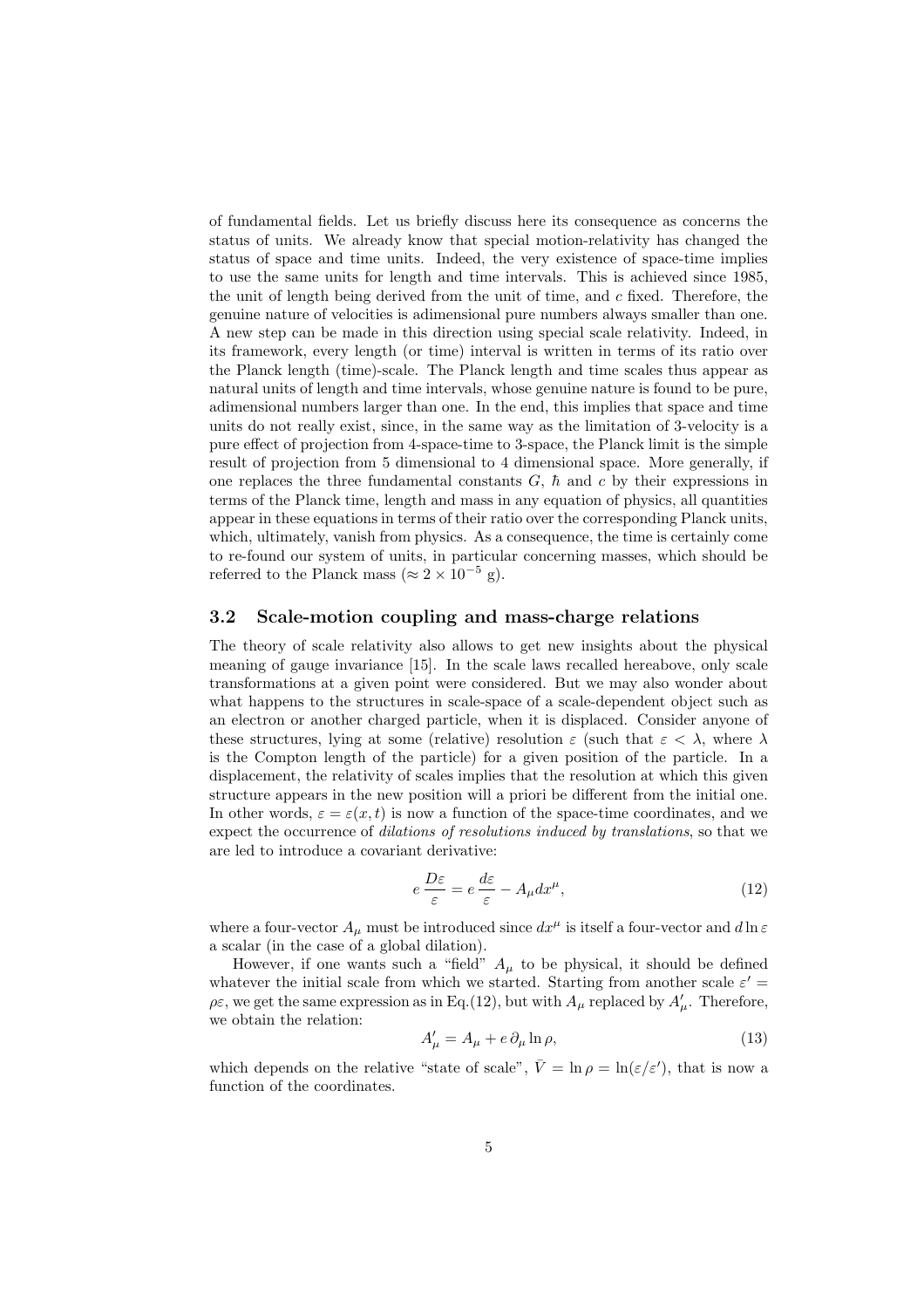One may therefore identify  $A_\mu$  with the electromagnetic potential, and Eq.(13) with the property of gauge invariance. Now we know that applying a gauge transformation to the electromagnetic field implies to change also the wave function of the electron, that becomes:

$$
\psi' = \psi \, e^{i4\pi\alpha \ln\rho} \tag{14}
$$

where  $\alpha$  is a coupling constant. While in Galilean scale relativity, the scale ratio  $\rho$ is unlimited, in the more general framework of special scale relativity it is limited by the Planck-scale/Compton-scale ratio. This limitation implies the quantization of charge, following a general mass-charge relation [15]:  $\alpha \ln(m_P / m) = k/2$ , where  $k$  is integer. In order to compare such a relation with experimental data, one should account for the electroweak theory, according to which the electromagnetic coupling is only 3/8 of its high energy value (plus radiative corrections). We get:

$$
\frac{8}{3} \alpha_{em} \ln \left( \frac{m_P}{m_e} \right) = 1 \tag{15}
$$

where  $\alpha_{em} = 1/137.036$  is the low energy fine structure constant and  $m_e$  is the electron mass. This relation is implemented with a relative precision of  $2 \times 10^{-3}$ , becoming  $10^{-4}$  when accounting for threshhold effects [15].

This approach can be generalized, since, as recalled hereabove, we can define four different and independent dilations along the four space-time resolutions instead of only one global dilation. The above  $U(1)$  field is then expected to be embedded into a larger field, in agreement with the electroweak and grand unification theories, and the charge e to be one element of a more complicated, "vectorial" charge. Some hints about such a generalization will be given in what follows.

More generally, we shall be led to look for the general non-linear scale laws that satisfy the principle of scale relativity. Such a generalized framework implies working in a five-dimensional space-time-djinn. The development of such a "general scale-relativity" lies outside the scope of the present paper and will be considered in forthcoming works.

# 4 Theoretical predictions of masses and couplings

In the new framework, theoretical predictions of some of the free parameters of the standard model become possible. We have presented and checked such predictions in previous works [13] [14] [15]. But in the recent years, there has been an improvement of several experimental measurements [28], so that it may now be interesting to check them again with these new values. They are, respectively for the top quark mass, Higgs boson mass,  $W$  and  $Z$  boson masses, strong coupling constant at  $Z$ scale, fine structure constant at Z scale, and  $\sin^2\theta$  of weak mixing angle at Z scale in the modified minimal substraction scheme (where it is defined through the  $SU(2)$ ) charge g and the  $U(1)$  charge g'):

$$
m_t = 174.3 \pm 5.1 \,\text{GeV} \qquad ; \qquad m_H = 108 - 220 \,\text{GeV}
$$
  
\n
$$
m_W = 80.42 \pm 0.04 \,\text{GeV} \qquad ; \qquad m_Z = 91.1872 \pm 0.0021
$$
  
\n
$$
\alpha_S(m_Z)^{-1} = 0.118 \pm 0.002 \qquad ; \quad \alpha(m_Z)^{-1} = 128.92 \pm 0.03
$$
  
\n
$$
\hat{s}_Z^2 = \frac{g^{\prime 2}}{g^2 + g^{\prime 2}} = 0.23117 \pm 0.00016
$$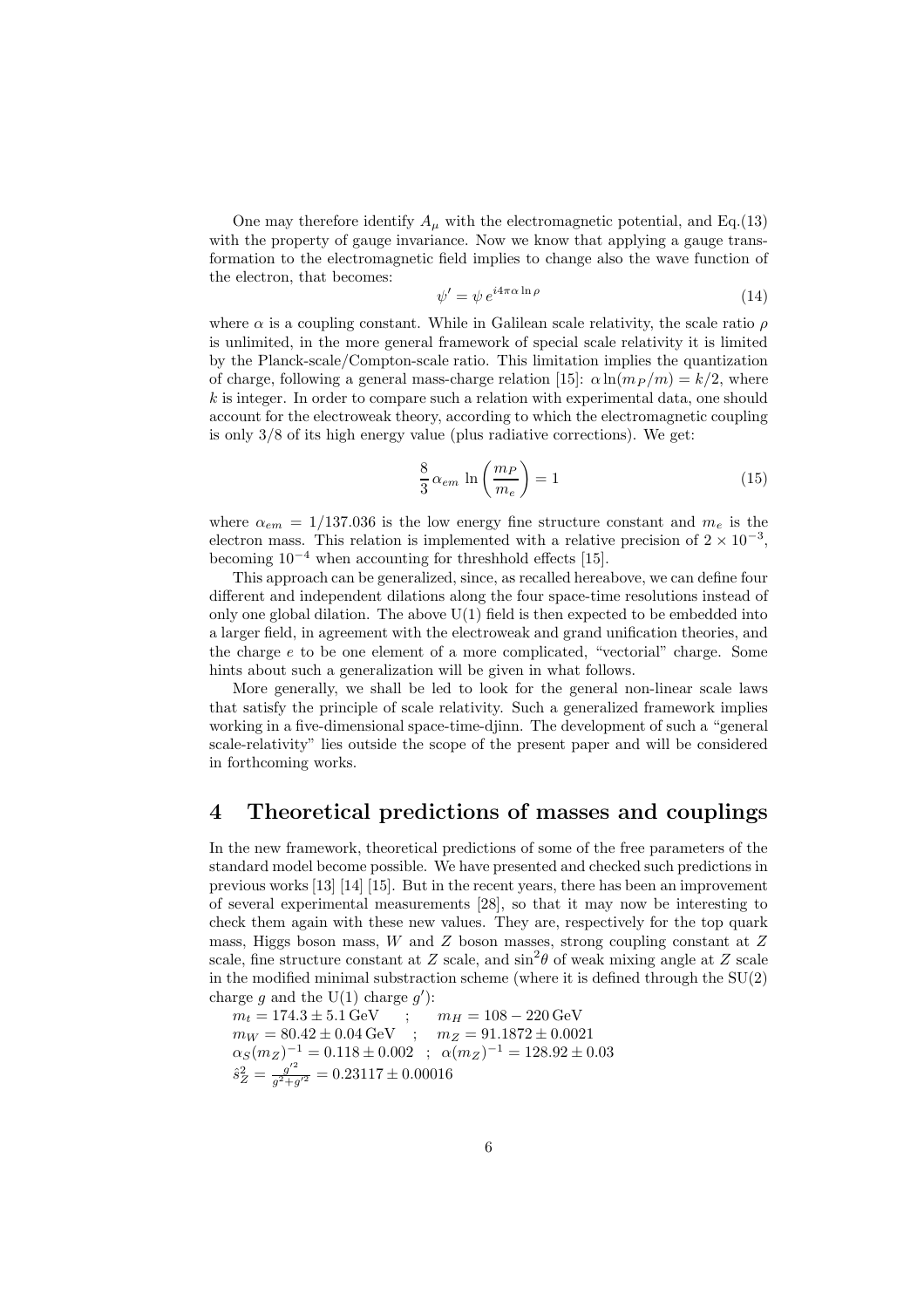#### 4.1 Fine structure constant

In [15], we derived a prediction of the fine structure constant (i.e. the electromagnetic coupling). It was based on the suggestion that the bare (infinite energy) value of the electroweak coupling (which becomes finite in special scale-relativity) is  $4\pi^2$ . The fact that 3 among the 4 gauge bosons acquire mass through the Higgs mechanisms leads to a multiplying factor 8/3, so that one expects that  $\alpha_{\infty}^{-1} = 32\pi^2/3$ . The difference between the infinite energy and Z or low energy values was computed using the solutions to the renormalization group equation for the running coupling. The prediction at the  $Z$  value for 1 Higgs doublet is (see more detail in [15] [20]):

$$
\alpha(m_Z)^{-1} = \frac{32\pi^2}{3} + \frac{22\pi}{3} + \frac{6}{\pi^2} = 128.922. \tag{16}
$$

This result compares very well with the experimental value,  $128.92 \pm 0.03$ .

### 4.2 Strong coupling

From the conjecture that the strong coupling value reaches the critical value  $1/4\pi^2$ at unification scale (i.e.  $m_P / 2\pi$  in the special scale-relativistic modified standard model), we obtained a predicted value  $\alpha_S(m_Z)^{-1} = 0.1155 \pm 0.0002$  from the solution to the renormalization group equation of the running coupling [13] [15]. This expectation remains in agreement (within about one  $\sigma$ ) with the recently improved experimental value  $0.118 \pm 0.002$ .

### 4.3 SU(2) coupling

In [15], we also attempted to apply the mass-charge relation to the SU(2) coupling  $\alpha_2$ . We found that the relation

$$
3\,\alpha_{2Z}\,C_Z = 4\tag{17}
$$

was precisely achieved at the Z scale. However the factor 3 was not accounted for in that work. The solution to this problem relies on the generalization of scale (i.e. gauge) transformations to dilations which are no longer global, but instead may be different on the internal resolutions corresponding to the various coordinates. The group SU(2) corresponds to rotations in a 3-dimensional scale space. Therefore the phase term in a fermion field will write:

$$
\alpha_2 \ln(\frac{\varepsilon_x}{\lambda}) + \alpha_2 \ln(\frac{\varepsilon_y}{\lambda}) + \alpha_2 \ln(\frac{\varepsilon_z}{\lambda}) < 3 \alpha_2 \ln(\frac{\lambda_P}{\lambda}),\tag{18}
$$

since the same coupling applies to the three variables, and since all three resolutions are limited at small scales by the Planck scale. From Eq. (17) we expect a value  $\alpha_{2Z}^{-1} = 29.8169 \pm 0.0002$ . The present precise experimental value is:

$$
\alpha_{2Z}^{-1} = \alpha_Z^{-1} \times \hat{s}_Z^2 = 29.802 \pm 0.027,\tag{19}
$$

which lies within  $1\sigma$  of the theoretical prediction.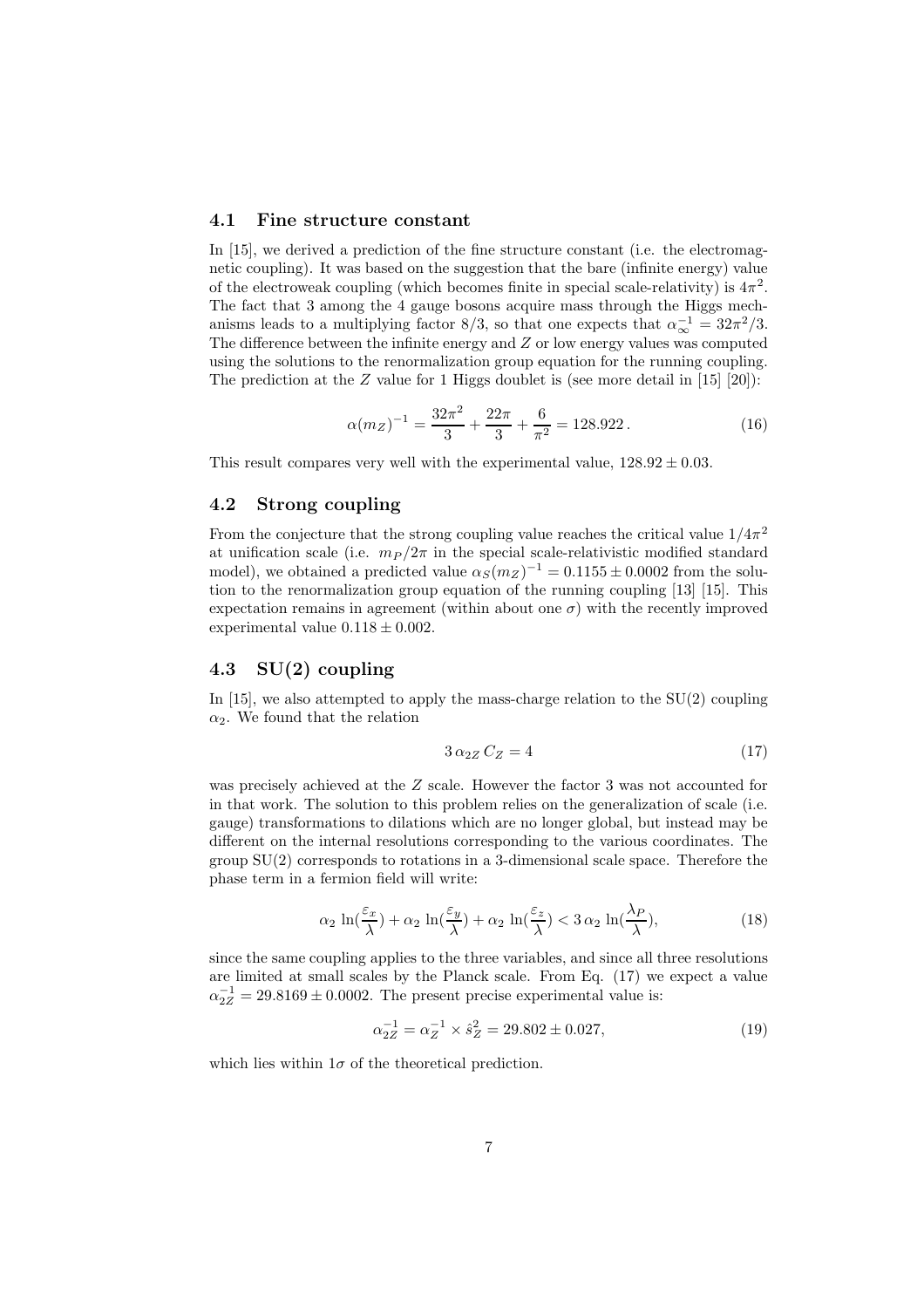#### 4.4 Vacuum expectation value of the Higgs field

As recalled hereabove, there are fundamental arguments for introducing a bare inverse coupling at infinite energy (i.e., in special scale relativity, at Planck lengthscale) given by the critical value  $4\pi^2$ . Moreover, our re-interpretation of gauge invariance as scale-invariance on space-time resolution led us to construct general relations between couplings and scale ratios. Therefore one expects the emergence of a new fundamental scale given by:

$$
\ln\left(\frac{\lambda}{\lambda_P}\right) = 4\pi^2,\tag{20}
$$

where  $\lambda_P$  is the Planck length-scale. This relation may provide a solution to the hierarchy problem, according to which there is a misunderstood factor  $\approx 10^{17}$  between the electroweak scale and the Planck scale (expected to be the full unification scale). Indeed the length-scale  $\lambda$  defined above is  $e^{4\pi^2} = 1.397 \times 10^{17}$  larger than the Planck scale. As a first approximation, we can apply this relation to mass ratios. This gives a mass scale of 87.39 GeV, intermediate between the Z and W masses. However, mass-scales and length-scales are no longer directly inverse in the scalerelativity framework. There is a "log-Lorentz" factor between them (when they are referred to low energies). Namely, by taking as reference the electron Compton scale, the new mass-scale is more precisely given by:

$$
\ln\left(\frac{m}{m_e}\right) = \frac{\ln(\lambda_e/\lambda)}{\sqrt{1 - \ln^2(\lambda_e/\lambda)/C_e^2}}.\tag{21}
$$

With the currently accepted value of the gravitational constant (for which the error is now thought to be 12 times larger than previously given, see [28]), we obtain for the fundamental constant  $C_e = \ln(\lambda_e/\lambda_P) = 51.52797(70)$ . Then the new theoretically predicted mass scale is

$$
m_v = 123.23 \pm 0.09 \,\text{GeV},\tag{22}
$$

which is closely linked to the vacuum expectation value  $v$  of the Higgs field, since the present experimental value of  $v/\sqrt{2} = m_W/g$  (where g is the SU(2) weak charge) is  $123.11 \pm 0.03 \,\text{GeV}$ . Now some work remains to be done to really understand why the new mass-scale should have precisely this interpretation.

#### 4.5 Mass of the Higgs boson

The framework of generalized scale-relativity provides one with possibilities to make theoretical predictions of the value of the Higgs boson mass. The (summarized) argument is as follows.

In today's electroweak scheme, the Higgs boson is considered to be separated from the electroweak field. Moreover, a more complete unification is mainly seeked in terms of attempts of "grand" unifications with the strong field. However, one may wonder whether, maybe in terms of an effective theory at intermediate energy, one could achieve a more tightly unified purely electroweak theory. Recall indeed that in the present standard model, the weak and electromagnetic fields are mixed, but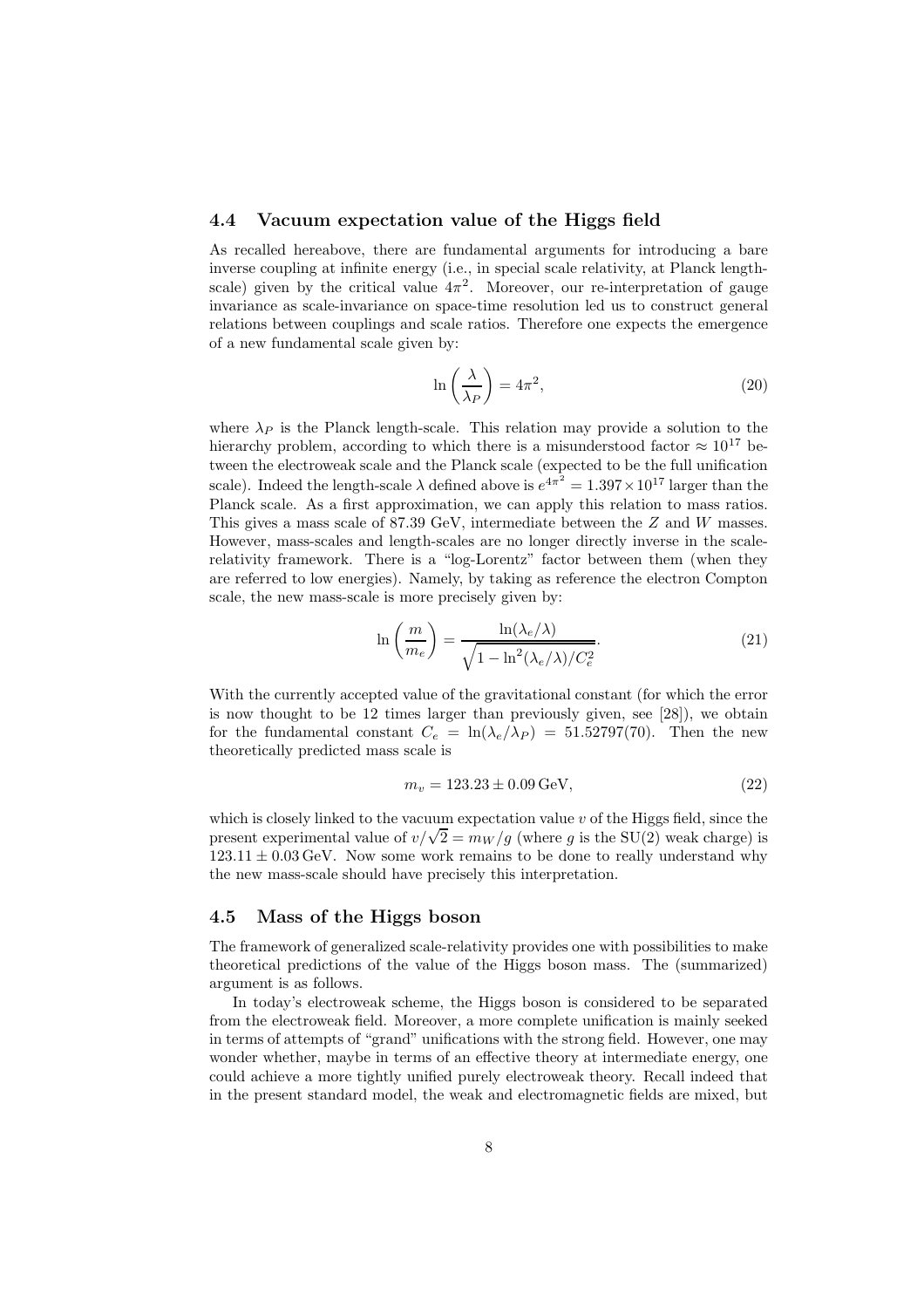there remains four free parameters, which can e.g. be taken to be the Higgs boson mass, the vacuum expectation value of the Higgs field and the  $Z$  and  $W$  masses. In the attempt sketched out hereafter, the Higgs field is assumed to be a part of the total field, so that only two free parameters would be left. As a consequence, the Higgs boson mass and the  $W/Z$  mass ratio could be derived in such a model.

Recall that the structure of the present electroweak boson content is as follows. There is a SU(2) gauge field, then involving three fields of null mass (i.e.  $2 \times 3 = 6$ ) degrees of freedom), a  $U(1)$  null mass field  $(2 \text{ d.f.})$  and a Higgs boson complex doublet (4 d.f.), which makes 12 degrees of freedom in all. Through the Glashow-Salam-Weinberg mechanism, 3 of the 4 components of the Higgs doublet become longitudinal components of the weak field which therefore acquires mass  $(3 \times 3 = 9$ d.f.), while the photon remains massless  $(2 d.f.)$ , so that there remains a Higgs scalar which is nowadays experimentally searched  $(1 d.f.).$ 

Now, we have suggested a new interpretation of gauge invariance as being scale invariance on the internal resolutions, considered as intrinsic to the description of the particle-fields (at scale smaller than their Compton length in restframe). As a first step we considered only global dilations, which led us to a  $U(1)$  invariance and to the relations between mass scale and coupling constant recalled above. But more generally one may consider four independant scale transformations on the four space-time resolutions, i.e.,  $(\ln \varepsilon_x, \ln \varepsilon_y, \ln \varepsilon_z)$ . This means that the scale space (i.e., here the gauge space) is at least four-dimensional (but note that this is not the final word on the subject, since this does not yet include the fifth "djinn" dimension δ). Moreover, the mixing relation between the B [U(1)] and  $W_3$  [SU(2)] fields may also be interpreted as a rotation in the full gauge space. Therefore we expect the appearance of a 6 component antisymmetric tensor field (linked to the rotations in this space), corresponding in the simplest case to a SO(4) group. Such a zero mass field would yield 12 degrees of freedom by itself alone, so that it is able to include the electromagnetic and weak fields, but also the residual Higgs field.

What about the Higgs boson in such a unified framework ? We shall tentatively explore the possibility that it appears as a separated scalar only as a low energy approximation, while in the new framework it would be one of the components of the unified field (in analogy with energy appearing as scalar at low velocity, while it is ultimately a component of the energy-momentum four-vector).

Such an attempt is supported by the form of the electroweak Lagrangian (we adopt Aitchison's [3] notations). Its Higgs scalar boson part writes:

$$
L_H = \frac{1}{2} \partial_\mu \sigma \partial^\mu \sigma - \frac{1}{2} m_H^2 \sigma^2 - \frac{1}{8} \lambda^2 \sigma^4.
$$
 (23)

The vacuum expectation value  $v$  of the Higgs field is computed from the square (mass term) and quartic term, so that the Higgs mass is related to v and  $\lambda$  as:

$$
m_H = \sqrt{2} v \lambda. \tag{24}
$$

A prediction of the constant  $\lambda$  would therefore lead to a prediction of the Higgs mass. Now, a non-Abelian field writes in terms of its potential :

$$
F^{\alpha\mu\nu} = \partial^{\mu}W^{\alpha\nu} - \partial^{\nu}W^{\alpha\mu} - g c^{\alpha}_{\beta\gamma}W^{\beta\mu}W^{\gamma\nu}, \qquad (25)
$$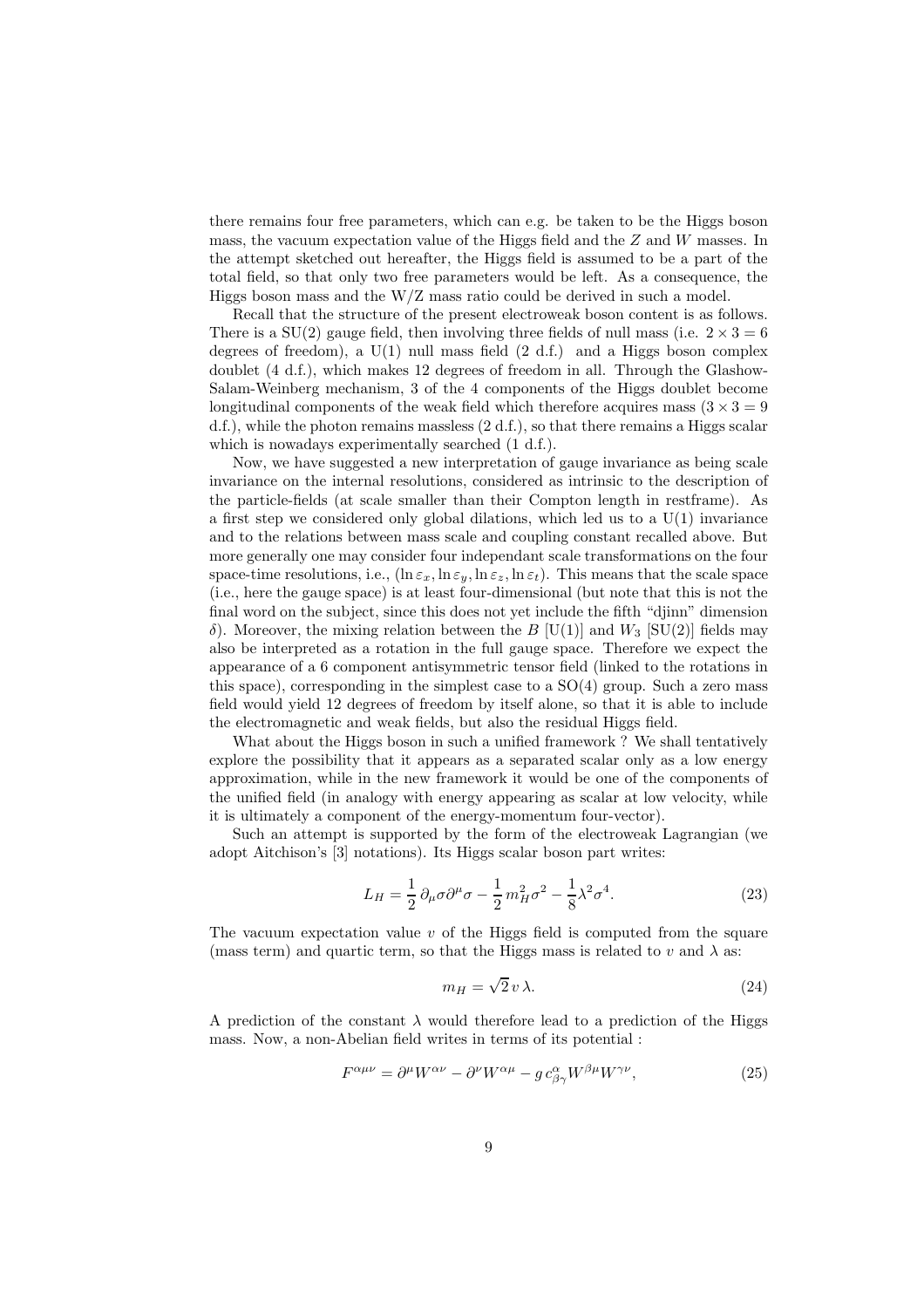where g is the (now unique) charge and  $c^{\alpha}_{\beta\gamma}$  the structure coefficients of the Lie algebra associated to the gauge group. Its Lagrangian writes:

$$
L_W = -\frac{1}{4} F^{\mu\nu} F_{\mu\nu}.
$$
\n(26)

Therefore, it includes  $W^4$  terms coming from the  $W^2$  terms in the field. Now our ansatz consists of identifying some of these  $W^4$  terms, of coefficient  $-\frac{1}{4}g^2(c_{\beta\gamma}^{\alpha})^2$ , with the Higgs boson  $\sigma^4$  term of coefficient  $-\frac{1}{2}\lambda^2$ .

Namely, let us first separate the six components of the total field in two subsystems,  $[W_1, W_2, W_3]$  and  $[B_1, B_2, B_3]$ . The three W's can be identified with the standard SU(2) field and, say,  $B_1$  with the U(1)<sub>Y</sub> field. Two vectorial fields remain,  $B_2^{\mu}$  and  $B_3^{\mu}$ . They will contribute in a non-vanishing way to the quartic term in the Lagrangian by their cross product. At the approximation (considered here) where their space components are negligible, we find:

$$
-B_{2\mu} B_{3\nu} B_3^{\mu} B_2^{\nu} = -[B_2^0 \, B_3^0]^2. \tag{27}
$$

Finally, we make the identification of these time components with the residual Higgs boson,  $B_2^0 = B_3^0 = \sigma$ . This allows a determination of the constant  $\lambda$  according to the relation:

$$
\lambda^2 = \frac{g^2 c^2}{2},\tag{28}
$$

where the squared Lie coefficient  $c^2 = 1$  in the case of an SO(4) group. Provided the global charge is identical to the  $SU(2)$  charge, and since the W mass is given by  $m_W = gv/\sqrt{2}$ , one finally obtains a Higgs boson mass :

$$
m_H = \sqrt{2c^2} \, m_W. \tag{29}
$$

More generally, one must make the sum of all the terms that contribute to the final Higgs boson, and since the c's take the values  $0, \pm 1$  for a large class of groups, we expect  $m_H = \sqrt{2k} m_W$  with k integer. In particular, the simplest case  $k = 1$  yields a theoretical prediction [20]:

$$
m_H = \sqrt{2} m_W = 113.73 \pm 0.06 \,\text{GeV},\tag{30}
$$

which is in agreement with current constraints and with a possible recent detection at CERN. Although this calculation is still incomplete and although the selfconsistency of this model remains to be established, we hope that at least some of its ingredients could reveal to be useful in more complete attempts [Lehner and Nottale, in preparation].

#### 4.6 Cosmological constant and vacuum energy density

In [15], we were able to make a theoretical prediction of the value of the cosmological constant. Recall that, in the special scale-relativistic framework, new dilation laws having a log-Lorentz form have been introduced [13], that lead to re-interpret the length-scale  $\mathbb{L} = \Lambda^{-1/2}$ , where  $\Lambda$  is the cosmological constant, as an impassable, maximal resolution scale, and the Planck length-scale  $\lambda_P$  as a minimal length-scale, invariant under dilations of resolutions.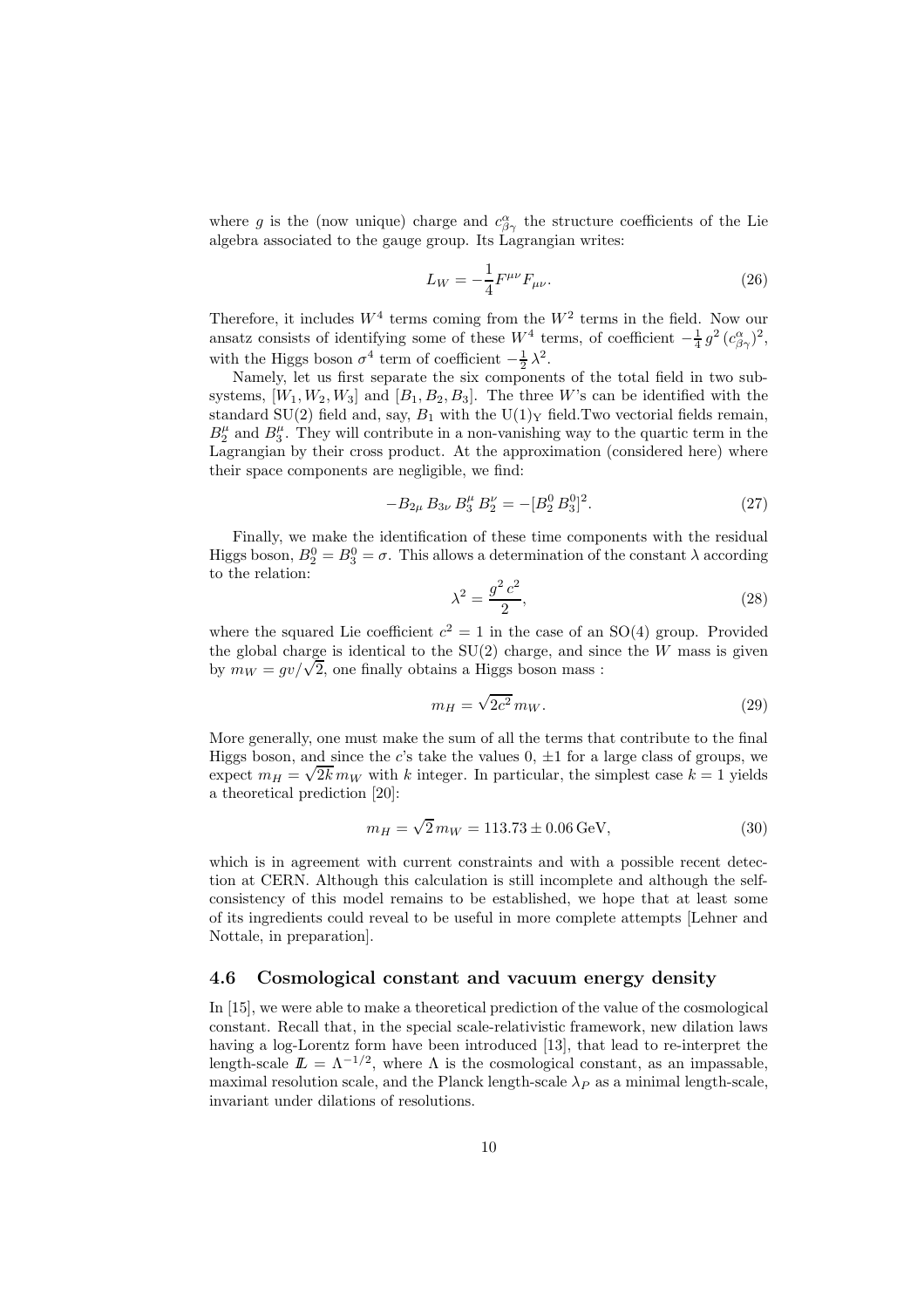One of the most difficult open questions in present cosmology is the problem of the vacuum energy density and of its manifestation as an effective cosmological constant [33][6]. The scale relativity approach generalizes Zeldovich's [34] approach. It allows one to suggest a solution to this problem and to connect it with Dirac's large number hypothesis (see also Sidharth [32]). The first step toward our solution consists in considering the vacuum as fractal, (i.e., explicitly scale dependent). As a consequence, the Planck value of the vacuum energy density (that gave rise to the  $10^{120}$  discrepancy with observational limits) is relevant only at the Planck scale. and becomes irrelevant at the cosmological scale. We expect the vacuum energy density  $\rho$  to be solution of a (renormalisation group-like) scale differential equation:

$$
\frac{d\rho}{d\ln r} = \Gamma(\rho) = a + b\rho + O(\rho^2),\tag{31}
$$

where  $\rho$  has been normalized to its Planck value, so that it is always  $\lt 1$ , allowing us to perform a Taylor expansion of  $\Gamma(\rho)$ . This equation is solved as:

$$
\rho = \rho_c \left[ 1 + \left(\frac{r_0}{r}\right)^{-b} \right],\tag{32}
$$

where  $\rho_c = -a/b$  can be identified with the cosmological energy density. We recover the well-known combination of a power law behavior at small scales and of scaleindependence at large scale, with a fractal/non-fractal transition about some scale  $r_0$  that comes out as an integration constant.

The second step toward a solution is to realize that, when considering the various field contributions to the vacuum density, we may always chose  $\langle E \rangle = 0$  (i.e., renormalize the energy density of the vacuum). But consider now the gravitational self-energy of vacuum fluctuations. It writes:

$$
E_g = \frac{G}{c^4} \frac{E^2}{r}.
$$
\n
$$
(33)
$$

The Heisenberg relation prevent from making  $\langle E^2 \rangle = 0$ , so that this gravitational self-energy cannot vanish. This relation writes  $\langle E^2 \rangle^{1/2} = \hbar c/r$ , so that we obtain the asymptotic high energy behavior:

$$
\rho_g = \rho_P \left(\frac{\lambda_P}{r}\right)^6,\tag{34}
$$

where  $\lambda_P$  is the Planck length and  $\rho_P$  is the Planck energy density. From this equation we can make the identification  $b = -6$ . Therefore we obtain the complete behavior of the vacuum energy density:

$$
\rho = \rho_c \left[ 1 + \left(\frac{r_0}{r}\right)^6 \right].\tag{35}
$$

For  $r \gg r_0$ , it becomes invariant and is equal to the cosmological energy density  $\rho_c$  which manifest itself as a cosmological constant, while for  $r \ll r_0$  it varies very rapidly with scale. We have recovered here, in another way, the statement according to which the vacuum energy density may be the sum of a constant, geometrical, large scale term and of a quantum term (here considered as scale dependent). Moreover,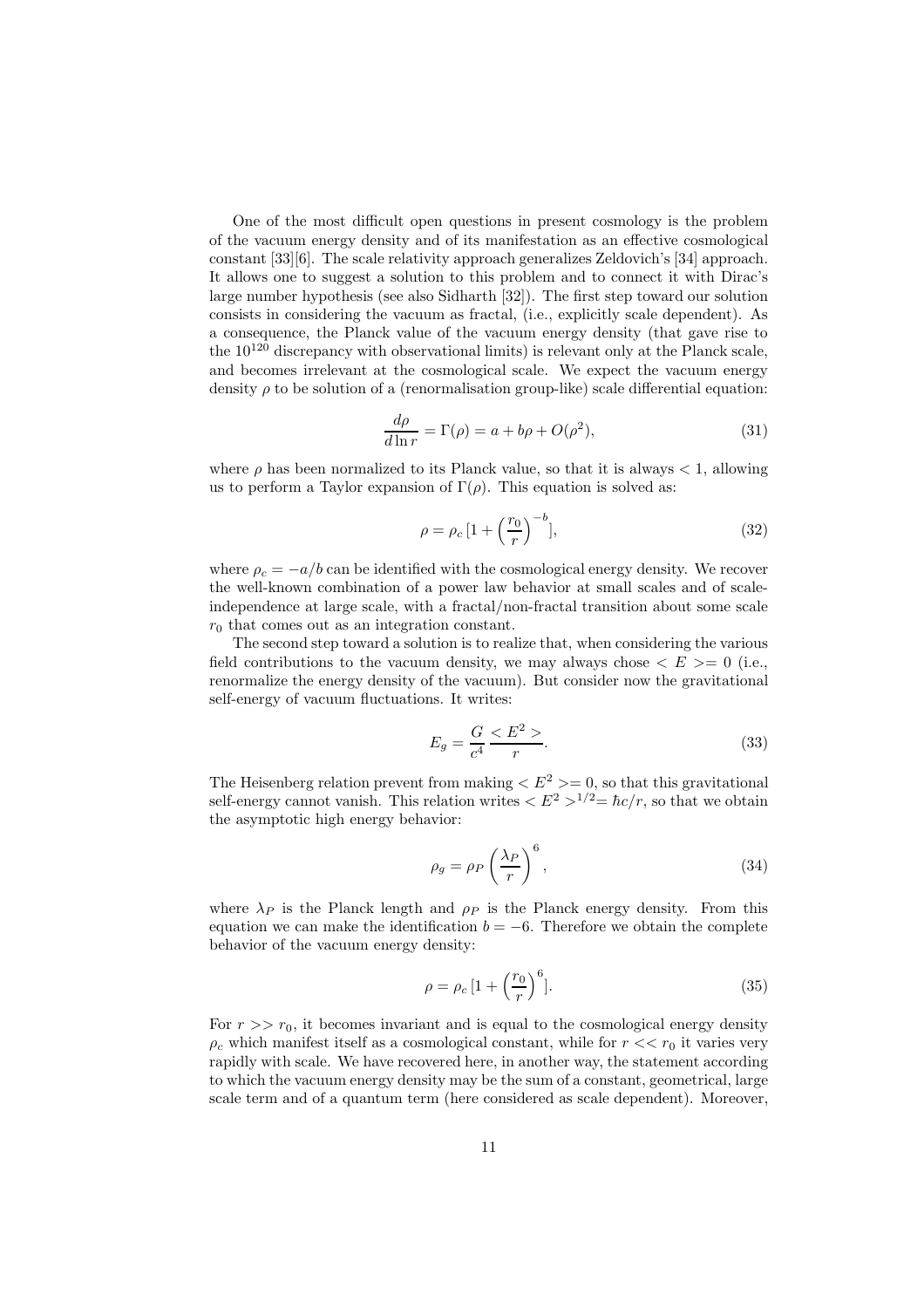the value of the large scale energy density is given (up to a factor of 2) by the value it reaches at the transition scale  $r_0$ , so that the problem of determining the cosmological constant now amounts to determining this length-scale.

We are now able to demonstrate one of Eddington-Dirac's large number relations, and to write it in terms of invariant quantities (i.e., we do not need varying constants to implement it in this form).

Indeed, introducing the maximal scale-relativistic length scale  $\mathbb{L} = \Lambda^{-1/2}$ , we get the relation:

$$
I K = \frac{I\!L}}{\lambda_P} = \left(\frac{r_0}{\lambda_P}\right)^3 = \left(\frac{m_P}{m_0}\right)^3,
$$
\n(36)

where  $r_0$  is the Compton length associated with the mass scale  $m_0$ . Then the power 3 in Dirac's relation is understood as coming from the power 6 of the gravitational self-energy of vacuum fluctuations and of the power 2 that connects the invariant impassable scale  $\mathbb L$  to the cosmological constant, following the relation  $\Lambda = 1/L^2$ .

Now a complete solution to the problem would be reached only provided the transition scale  $r_0$  be identified. We have suggested [15] that this scale be nothing but the QCD scale, i.e., that the final value of the cosmological constant is fixed at the quark-hadron transition during the Big-Bang. Indeed, before the epoch of this quark-hadron transition, the expansion of the Universe is concerned with free quarks. When the quark distance reaches the size of hadrons (about one Fermi), confinement begins to occur, quarks can no longer be subjected to the expansion, which now applies between hadrons. But, considering the vacuum, one may make the conjecture that the vacuum energy density outside hadrons has been "frozen" at the value it keeps inside hadrons.

Now the QCD scale for 6 quark flavours is found to be  $\lambda_{QCD} = 66 \pm 10$  MeV. Note that several fundamental scales of physics fall very close to this energy: the classical radius of the electron, that yields the  $e^+e$  annihilation cross section at the energy of the electron mass and corresponds to an energy 70.02 MeV; the effective mass of quarks in the lightest meson,  $m_{\pi}/2 = 69.78$  MeV; the diameter of nucleons, that corresponds to an energy  $2 \times 64$  MeV. We have suggested to identify the transition scale  $r_0$  with this particular scale and we have obtained [14] [15]:

$$
I K = (5.3 \pm 2.0) \times 10^{60}, \tag{37}
$$

allowing us to predict a cosmological constant  $\Lambda = 1.36 \times 10^{56} \text{cm}^2$ , i.e. a reduced cosmological constant

$$
\Omega_{\Lambda} = 0.36 h^{-2},\tag{38}
$$

where  $h = H_0/100$  km/s.Mpc. Now the Hubble constant has been recently determined with an improved precision to be  $H_0 = 70 \pm 10$  km/s.Mpc. Therefore our theoretical prediction yields a reduced cosmological constant  $\Omega_{\Lambda} = 0.70 \pm 0.25$ . Recent measurements using the Hubble diagram of SNe I [9] [29] [30] and the angular power spectrum of the cosmic microwave radiation [5] point precisely toward the same value,  $0.7 \pm 0.2$ .

### 5 Generalized Schrodinger equation

One can demonstrate [14] [15] [17] that, when giving up the hypothesis of differentiability of space-time coordinates, Newton's fundamental equation of dynamics can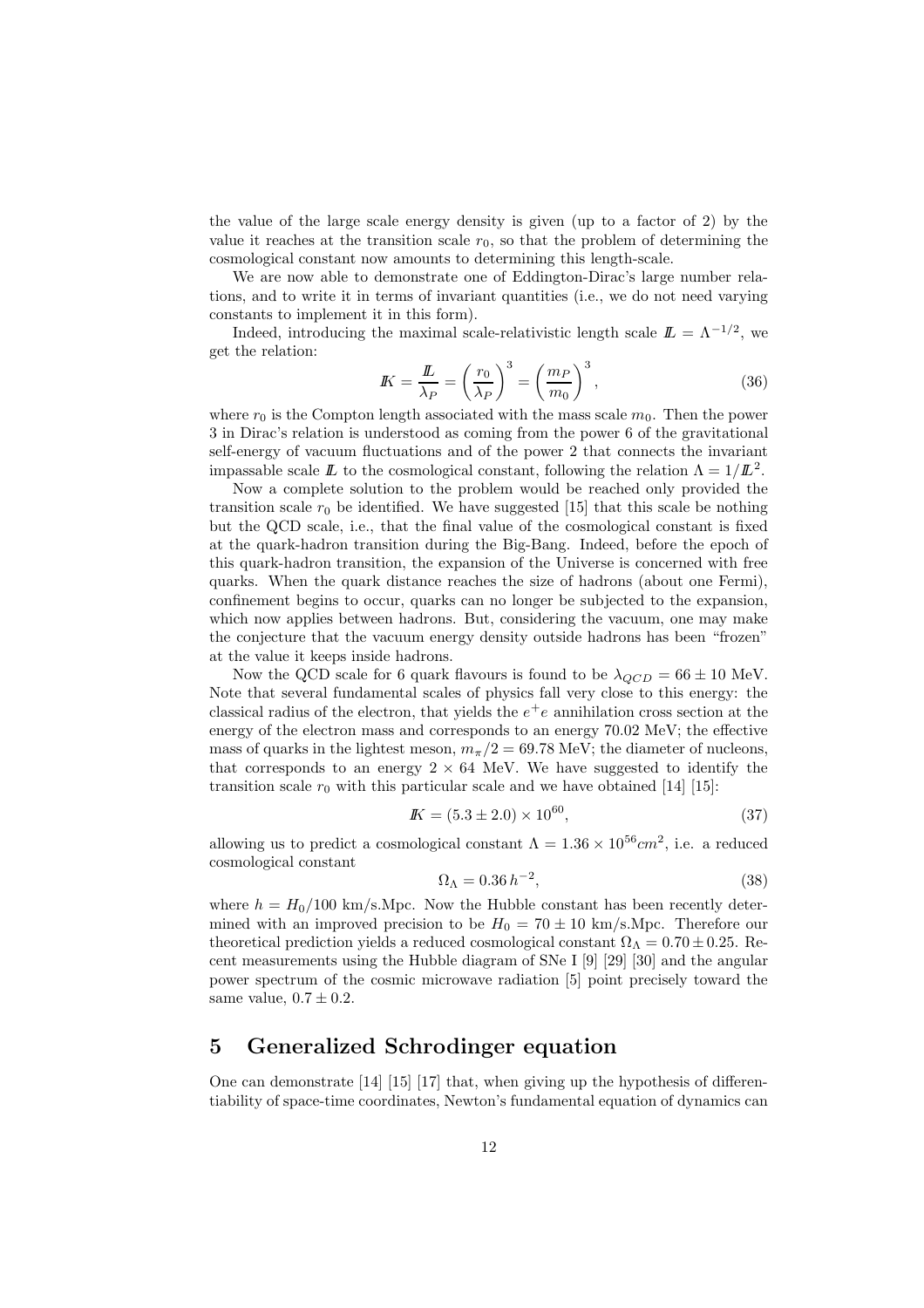be integrated in the form of a Schrödinger-like equation. Indeed, as recalled in the introduction, a non-differentiable continuum is necessarily fractal, and trajectories in such a space (or space-time) own (at least) the following three properties:

(i) The test-particles can follow an infinity of potential trajectories: this leads one to use a fluid-like description,  $v = v(x(t),t)$ .

(ii) The geometry of each trajectory is fractal (of dimension 2). Each elementary displacement is then described in terms of the sum,  $dX = dx + d\xi$ , of a mean, classical displacement  $dx = v dt$  and of a fractal fluctuation  $d\xi$  whose behavior satisfies the principle of scale relativity (in its simplest "Galilean" version). It is such that  $\langle d\xi \rangle = 0$  and  $\langle d\xi^2 \rangle = 2\mathcal{D}dt$ . The existence of this fluctuation implies introducing new second order terms in the differential equations of motion.

(iii) The motion is locally irreversible, i.e., the  $(dt \leftrightarrow -dt)$  reflection invariance is broken, leading to a two-valuedness of the velocity vector that we represent in terms of a complex velocity,  $V = (v_{+} + v_{-})/2 - i(v_{+} - v_{-})/2$ .

These three effects can be combined to construct a complex time-derivative operator which writes

$$
\frac{d}{dt} = \frac{\partial}{\partial t} + \mathcal{V} \cdot \nabla - i \mathcal{D} \triangle \tag{39}
$$

where the mean velocity  $\mathcal{V} = d\mathbf{x}/dt$  is now complex and  $\mathcal{D}$  is a parameter characterizing the fractal behavior of trajectories (namely, it defines the fractal-nonfractal transition in scale space).

Since the mean velocity is complex, the same is true of the Lagrange function, then of the generalized action S. Setting  $\psi = e^{iS/2m\mathcal{D}}$ , Newton's equation of dynamics becomes  $m dV/dt = -\nabla \phi$ , and can be integrated in terms of a generalized Schrödinger equation [14]:

$$
\mathcal{D}^2 \triangle \psi + i \mathcal{D} \frac{\partial}{\partial t} \psi = \frac{\phi}{2m} \psi.
$$
 (40)

Since the imaginary part of this equation is the equation of continuity,  $\rho = \psi \psi^{\dagger}$  can be interpreted as giving the probability density of the particle position.

Such an approach can be applied to standard quantum mechanics in the microphysical domain, but also, as an approximation, to macroscopic problems of  $gravitational$  structuration [17]. In this case, even though it takes this Schrödingerlike form, this equation is still an equation of gravitation, so that it must keep the fundamental properties it owns in Newton's and Einstein's theories. Namely, it must agree with the equivalence principle [16] [10] [1], i.e., it must be independent of the mass of the test-particle and GM must provide the natural length-unit of the system under consideration. As a consequence, the parameter  $D$  takes the form  $\mathcal{D} = \frac{GM}{2w}$ , where w is a fundamental constant that has the dimension of a velocity. Actually, the ratio  $\alpha_g = \frac{w}{c}$  stands out as a macroscopic gravitational coupling constant [1] [2] [24].

It has been shown that this approach accounts for several structures observed in the Solar System [14], including planet distances, eccentricities, and mass distribution [23], obliquities and inclinations of planets and satellites [18]), giant planet satellite distances [11], parabolic comet perihelions [Nottale & Schumacher, in preparation]. Moreover, it also allows one to predict and understand structures observed on a large range of scales, from binary stars [22], to binary galaxies [15]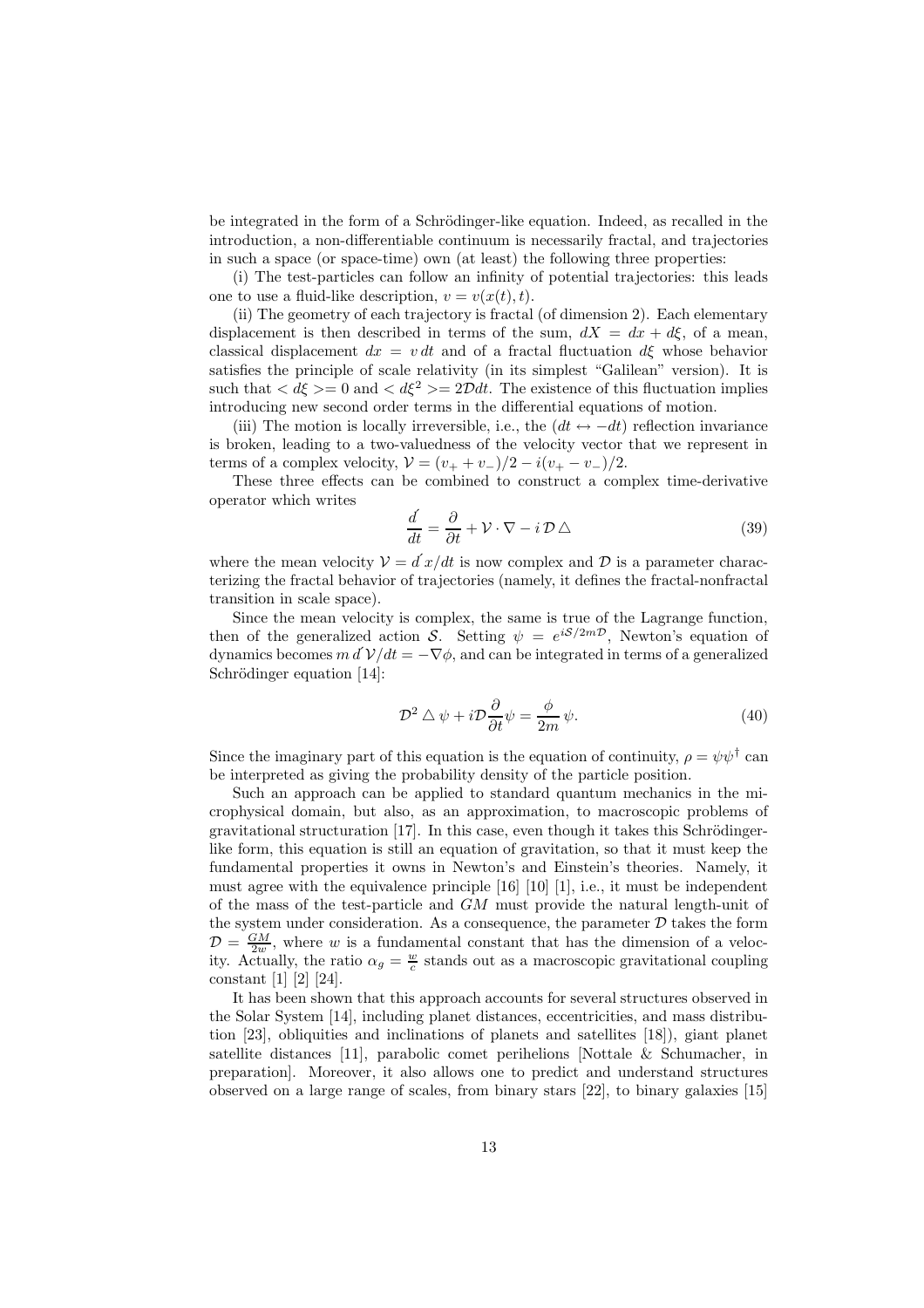[Tricottet & Nottale, in preparation], and the distribution of galaxies at the scale of the local supercluster [22]. It has been also demonstrated that the first newly discovered extra-solar planetary systems come under the same structures, in terms of the same universal constant as in our own Solar System [16] [24] [19].

Let us finally remark that this theory could also help solving the problem of dark "matter". Recall that, by dynamical and gravitational lensing arguments, one observes the effects of a potential energy additional to that coming from visible matter, from the scale of galaxies to cosmological scales. In current attempts, this potential is tentatively attributed to missing matter. However, one can now suggest a different, more direct explanation. Indeed, by separating the real and imaginary parts of the generalized Schrödinger equation we get respectively a generalized Euler-Newton equation and the continuity equation (which is therefore now part of the dynamics):

$$
m\left(\frac{\partial}{\partial t} + V \cdot \nabla\right) V = -\nabla(\phi + Q),\tag{41}
$$

$$
\frac{\partial \rho}{\partial t} + \text{div}(\rho V) = 0. \tag{42}
$$

Then this system of equations is equivalent to the classical one, except for the introduction of an extra potential energy term Q that writes:

$$
Q = -2m\mathcal{D}^2 \frac{\Delta \sqrt{\rho}}{\sqrt{\rho}}.\tag{43}
$$

This additional potential energy, (the so-called Böhm potential), can be understood in our framework as a manifestation of the fractal and non-differentiable geometry of space itself. We suggest that it may explain the various effects that have been attributed up to now to dark matter, since it contains a non-zero vacuum energy term. For example, for the fundamental level in a Kepler potential (the expected potential exterior to a galaxy), one finds a constant term  $-\frac{1}{2}mw_0^2$  indicating a constant rotation velocity  $w_0$  as observed. First trials of comparison with the observed behavior of these effects have given encouraging results [L.N., in preparation].

### 6 Conclusion

After having summarized the main lines of development of the theory, we have, in the present contribution, updated some of its theoretical predictions, then we have shown that they continue to agree with recently improved experimental results.

Moreover, we have recalled that scale relativity, when combined with the laws of gravitation, provides us with a general theory of the structuring of gravitational systems [15] [17]. This new approach is complementary of the standard one. In situations where we can no longer follow individual trajectories,we may jump to a statistical description in terms of probability amplitudes which are solutions of a generalized Schrödinger equation. This result suggests, in accordance with recent similar conclusions  $[31]$   $[26]$   $[27]$   $[8]$  that the Schrödinger equation could be universal, i.e. that it may have a larger domain of application than previously thought, but with an interpretation different from that of standard quantum mechanics.

Acknowlegments. It is a pleasure to thank Dr. Sidharth for his kind invitation to this Symposium.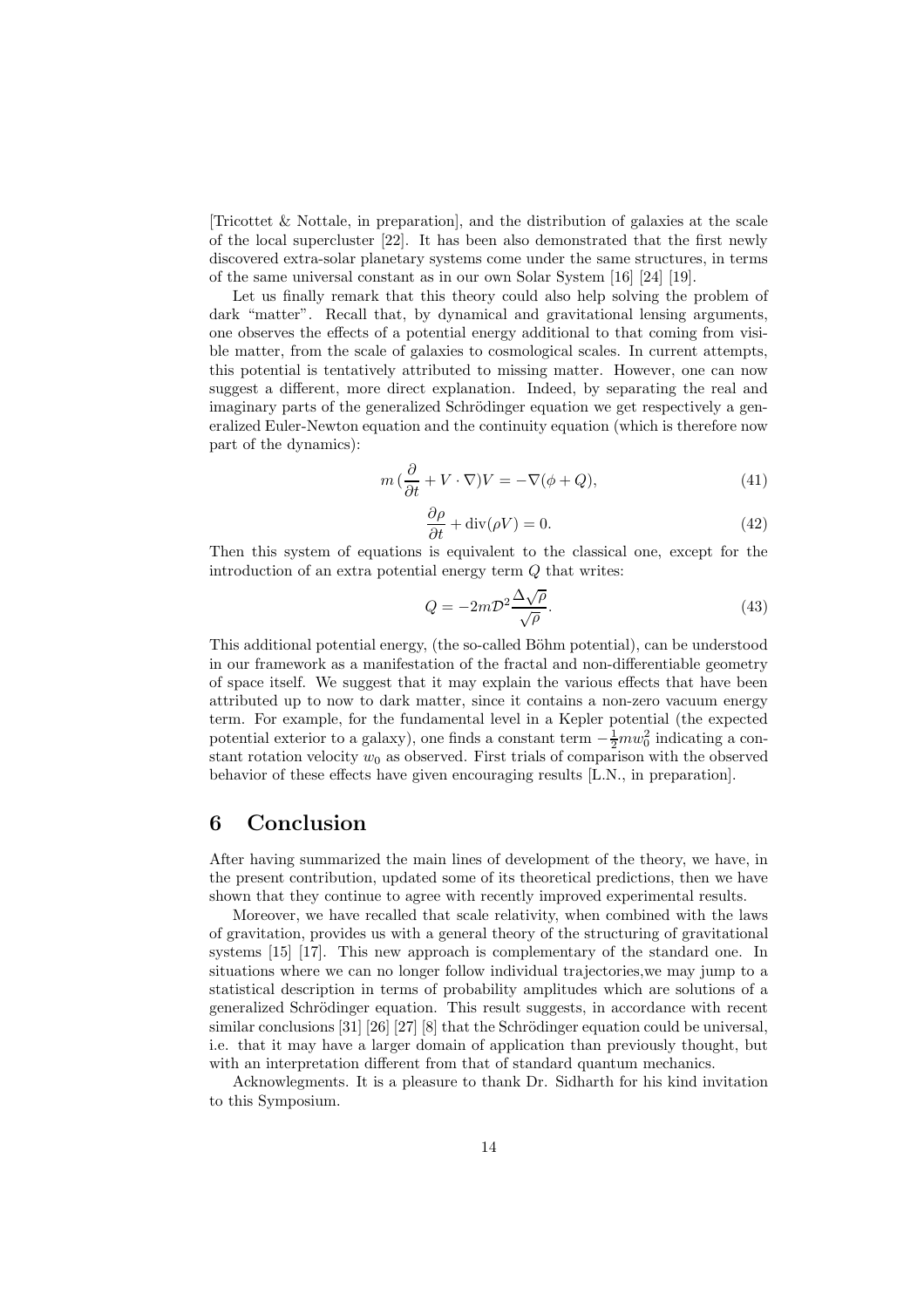# References

- [1] Agnese A.G., Festa R., 1997, Phys. Lett. A227, 165
- [2] Agop M., Matsuzawa H., Oprea I. et al., 1999, Australian. J. Phys. 53, 217
- [3] Aitchison I., 1982, An informal introduction to gauge field theories (Cambridge University Press)
- [4] Ben Adda F., Cresson J., 2000, C.R.Acad.Sci. Paris, Serie I, 330, 261
- [5] de Bernardis P., et al., 2000, Nature 404, 955
- [6] Carroll S.M., Press W.H., Turner E.L., 1992, Ann. Rev. A. & A. 30, 499
- [7] El Naschie M.S., 1992, Chaos, Solitons & Fractals, 2, 211
- [8] El Naschie M.S., 1995, in Quantum mechanics, Diffusion and Chaotic Fractals, eds. M.S. El Naschie, O.E. Rossler and I. Prigogine, (Pergamon), pp. 93, 185
- [9] Garnavich P.M., Jha S., Challis P. et al., 1998, ApJ 509, 74
- [10] Greenberger D.M., 1983, Found. Phys. 13, 903
- [11] Hermann R., Schumacher G., Guyard R. , 1998, A&A 335, 281
- [12] Mandelbrot B., 1983, The fractal geometry of nature (Freeman)
- [13] Nottale L., 1992, Int. J. Mod. Phys. A7, 4899
- [14] Nottale L., 1993, Fractal Space-Time and Microphysics: Towards a Theory of Scale Relativity (World Scientific)
- [15] Nottale L., 1996, Chaos, Solitons & Fractals 7, 877
- [16] Nottale L., 1996, A&A Lett. 315, L9
- [17] Nottale L., 1997, A&A 327, 867
- [18] Nottale L., 1998a, Chaos, Solitons & Fractals 9, 1035
- [19] Nottale L., 1998b, Chaos, Solitons & Fractals 9, 1043
- [20] Nottale L., 2000, in "Sciences of the Interface", International Symposium in honor of O. Rössler, ZKM Karlsruhe, 18-21 May 2000, Ed. H. Diebner
- [21] Nottale, L., & Schneider, J., 1984, J. Math. Phys., 25, 1296
- [22] Nottale L., Schumacher G., 1998, in Fractals and Beyond: complexities in the sciences, ed. M.M. Novak (World Scientific), p. 149
- [23] Nottale L., Schumacher G., Gay J., 1997, A&A 322, 1018
- [24] Nottale L., Schumacher G., Lefèvre E.T., 2000, A&A 361, 379
- [25] Ord G.N., 1983, J. Phys. A: Math. Gen., 16, 1869